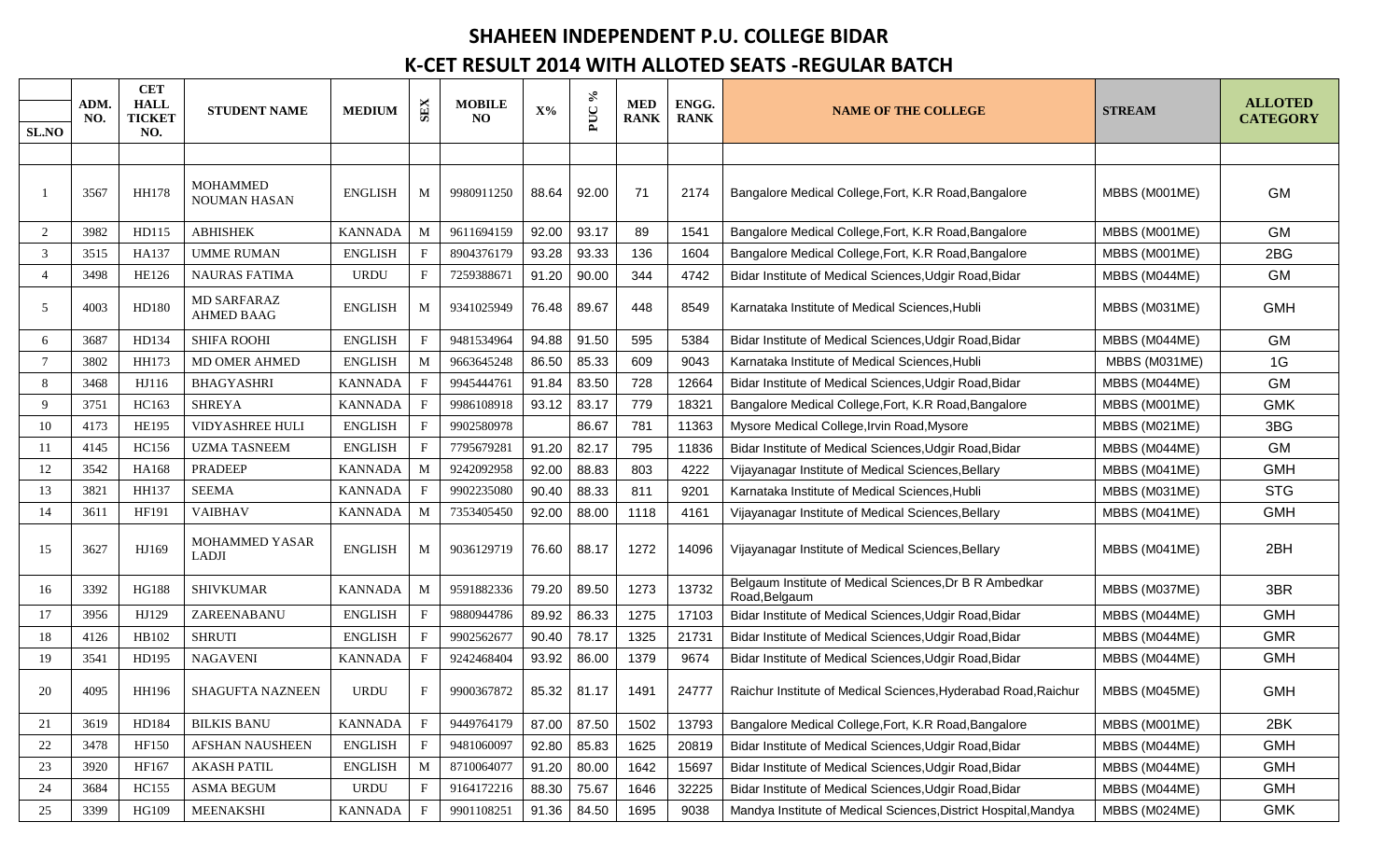| 26 | 3417 | HH124        | <b>IRAM TAHREEM</b>                      | <b>ENGLISH</b> | $_{\rm F}$   | 8105786612 | 85.00 | 78.83 | 1763 | 32623 | Subbaiah Medical College, Kudli Road, Shimoga                                              | MBBS (M067ME)               | 2BG         |
|----|------|--------------|------------------------------------------|----------------|--------------|------------|-------|-------|------|-------|--------------------------------------------------------------------------------------------|-----------------------------|-------------|
| 27 | 4055 | HA154        | CHANNABASAYYA                            | <b>KANNADA</b> | M            | 9480357940 | 90.70 | 81.17 | 1766 | 20104 | Bangalore Medical College, Fort, K.R Road, Bangalore                                       | MBBS (M001ME)               | 3BK         |
| 28 | 3651 | HF172        | <b>IMRAN</b>                             | <b>KANNADA</b> | M            | 9538516145 | 88.32 | 89.00 | 1773 | 10402 | Hassan Institute of Medical Sciences, Hassan                                               | MBBS (M025ME)               | <b>GMRH</b> |
| 29 | 3734 | HG133        | <b>SANIYA IRAM</b>                       | <b>URDU</b>    |              | 9448604993 | 90.40 | 77.17 | 2041 | 37295 | Bidar Institute of Medical Sciences, Udgir Road, Bidar                                     | MBBS (M044ME)               | <b>GMH</b>  |
| 30 | 3519 | HC145        | NIKAHATJAHAN<br><b>AWATI</b>             | <b>URDU</b>    | F            | 9448407490 | 92.64 | 86.50 | 2049 | 14971 | S. Nijalingappa Medical College and Research Centre, B.V.V.<br>Sanga, Navanagara, Bagalkot | MBBS (M035ME)               | 2BG         |
| 31 | 3653 | HA167        | <b>AKASH</b>                             | <b>KANNADA</b> | M            | 9972313280 | 93.12 | 91.50 | 2055 | 4123  | Bidar Institute of Medical Sciences, Udgir Road, Bidar                                     | MBBS (M044ME)               | <b>GMH</b>  |
| 32 | 0235 | HB138        | <b>MD IMRAN</b>                          | <b>ENGLISH</b> | M            | 9986997047 | 84.96 | 95.00 | 2310 | 1586  | Bidar Institute of Medical Sciences, Udgir Road, Bidar                                     | MBBS (M044ME)               | 2BH         |
| 33 | 3714 | HJ110        | <b>SALMA BEGUM</b>                       | <b>ENGLISH</b> | $\mathbf{F}$ | 9886877875 | 91.20 | 85.17 | 2340 | 18247 | Navodaya Medical College, PB No.26, Navodaya Nagar, Raichur                                | MBBS (M043ME)               | <b>GMH</b>  |
| 34 | 3732 | HF192        | PRAVEEN KUMAR                            | <b>ENGLISH</b> | M            | 9844819829 | 83.60 | 76.67 | 2354 | 11066 | A.J.Institute of Medical Sciences, NH 17, Kuntikana, Mangalore                             | MBBS (M010ME)               | <b>GMH</b>  |
| 35 | 3572 | <b>HC134</b> | SYEDA AYESHA<br><b>AFREEN</b>            | <b>URDU</b>    | F            | 9740307200 | 93.44 | 88.50 | 2501 | 12662 | Bidar Institute of Medical Sciences, Udgir Road, Bidar                                     | MBBS (M010ME)               | GM          |
| 36 | 3839 | HB153        | <b>BABY B</b>                            | <b>ENGLISH</b> |              | 9448249690 | 89.30 | 82.67 | 2503 | 17440 | Bidar Institute of Medical Sciences, Udgir Road, Bidar                                     | MBBS (M044ME)               | 3BH         |
| 37 | 3473 | HA191        | SANCHI SONWANE                           | <b>ENGLISH</b> |              | 8951875998 | 91.20 | 78.83 | 2504 | 27825 | Bidar Institute of Medical Sciences, Udgir Road, Bidar                                     | MBBS (M044ME)               | <b>SCG</b>  |
| 38 | 4217 | <b>HF188</b> | MOHAMMED DANISH                          | <b>ENGLISH</b> | M            | 9945583167 |       | 73.33 | 2848 | 32202 | BGS Global Institute of Medical Sciences, Bangalore                                        | <b>MBBS (1 -</b><br>M068ME) | 2BG         |
| 39 | 4226 | HE149        | <b>SOUMYA</b>                            | <b>KANNADA</b> | $\mathbf{F}$ | 9449288962 |       | 85.83 | 2930 | 15179 | Dr. B.R. Ambedkar Medical<br>College, Kadugondanahalli, Bangalore                          | MBBS (M002ME)               | <b>GMKH</b> |
| 40 | 3778 | HG185        | <b>SYEDA MARYAM</b><br><b>QUADRI</b>     | <b>URDU</b>    | F            | 9343762532 | 93.12 | 84.00 | 3024 | 33681 | Al-Ameen Medical College, Athani Road, Bijapur                                             | <b>MBBS (1 -</b><br>M033ME) | 2BG         |
| 41 | 3413 | HA132        | <b>SHAZIYA</b>                           | <b>ENGLISH</b> | $\mathbf{F}$ | 9342713982 | 86.84 | 74.33 | 3042 | 43110 | ESI MEDICAL COLLEGE GULBARGA                                                               | <b>MBBS</b>                 |             |
| 42 | 4116 | HD179        | <b>DASTEGIR</b>                          | <b>ENGLISH</b> | M            | 9880806134 | 69.92 | 89.83 | 3239 | 1808  | Khaja Bande Navaz Institute Of Medical Sciences, Rouza<br>Buzurq, Gulbarga                 | MBBS (M005ME)               | <b>GMRH</b> |
| 43 | 3642 | HF114        | <b>POOJA</b>                             | <b>KANNADA</b> |              | 9449745101 | 92.48 | 82.00 | 3248 | 28352 | Navodaya Medical College, PB No.26, Navodaya Nagar, Raichur                                | MBBS (M043ME)               | <b>GMKH</b> |
| 44 | 3724 | HH168        | MEHNAZ AFSHEEN                           | <b>ENGLISH</b> |              | 9916201376 | 91.20 | 89.50 | 3458 | 18237 | ESI Medical College, Gulbarga                                                              | MBBS (M070ME)               | 1H          |
| 45 | 3429 | HF146        | <b>POOJA</b>                             | <b>KANNADA</b> | F            | 8050209613 | 91.84 | 77.17 | 3466 | 32307 | Bidar Institute of Medical Sciences, Udgir Road, Bidar                                     | MBBS (M044ME)               | 3BRH        |
| 46 | 3820 | HJ172        | <b>ABDUL MALIK</b>                       | <b>ENGLISH</b> | M            | 9986432204 | 68.90 | 88.00 | 3468 | 17514 | RAJARAJESHWARI MEDICAL COLLEGE BANGALORE                                                   | <b>MBBS</b>                 | 2BG         |
| 47 | 3463 | HA172        | <b>NASIRUDDEEN</b><br>HAJISAHEBSINDAGIRI | <b>KANNADA</b> | M            | 9482057184 | 87.68 | 78.33 | 3478 | 32632 | Hassan Institute of Medical Sciences, Hassan                                               | MBBS (M025ME)               | 2BK         |
| 48 | 3710 | HE127        | MD SOHAIL AHMED                          | <b>URDU</b>    | M            | 9448340722 |       | 56.00 | 3914 | 40268 | S. Nijalingappa Medical College and Research Centre, B.V.V.<br>Sanga, Navanagara, Bagalkot | MBBS (M035ME)               | 2AH         |
| 49 | 3532 | HB092        | <b>INCHARA</b>                           | <b>ENGLISH</b> | $_{\rm F}$   | 9481534547 | 90.88 | 80.17 | 3923 | 33868 | Bidar Institute of Medical Sciences, Udgir Road, Bidar                                     | MBBS (M044ME)               | <b>SCH</b>  |
| 50 | 3704 | HJ136        | <b>SWATI</b>                             | <b>KANNADA</b> | $\mathbf{F}$ | 9880389673 | 82.72 | 78.67 | 3982 | 34986 | Al-Ameen Medical College, Athani Road, Bijapur                                             | MBBS (3 -<br>M033ME)        | 3BG         |
| 51 | 3574 | HF145        | <b>DEEPAT</b>                            | <b>ENGLISH</b> | $\mathbf{F}$ | 9731678291 | 89.30 | 75.67 | 4408 | 41126 | ESI Medical College, Gulbarga                                                              | MBBS (M070ME)               | <b>STH</b>  |
| 52 | 4180 | HA173        | SHIVAGONDA<br><b>DHANASHREE</b>          | <b>ENGLISH</b> | M            | 9480719234 |       | 82.50 | 4411 | 24039 | Raichur Institute of Medical Sciences, Hyderabad Road, Raichur                             | MBBS (M045ME)               | <b>STH</b>  |
| 53 | 3744 | HD171        | <b>AGNIVESH VAIDYA</b>                   | <b>ENGLISH</b> | M            | 8722758401 | 86.88 | 76.67 | 4722 | 47338 | ESI Medical College, Gulbarga                                                              | MBBS (M070ME)               | <b>SCH</b>  |
| 54 | 4202 | HD141        | SYEDA KUBRA                              | <b>ENGLISH</b> | $\mathbf{F}$ | 9886615474 |       | 79.83 | 4855 | 30595 | Bidar Institute of Medical Sciences, Udgir Road, Bidar                                     | MBBS (M044ME)               | 2BRH        |